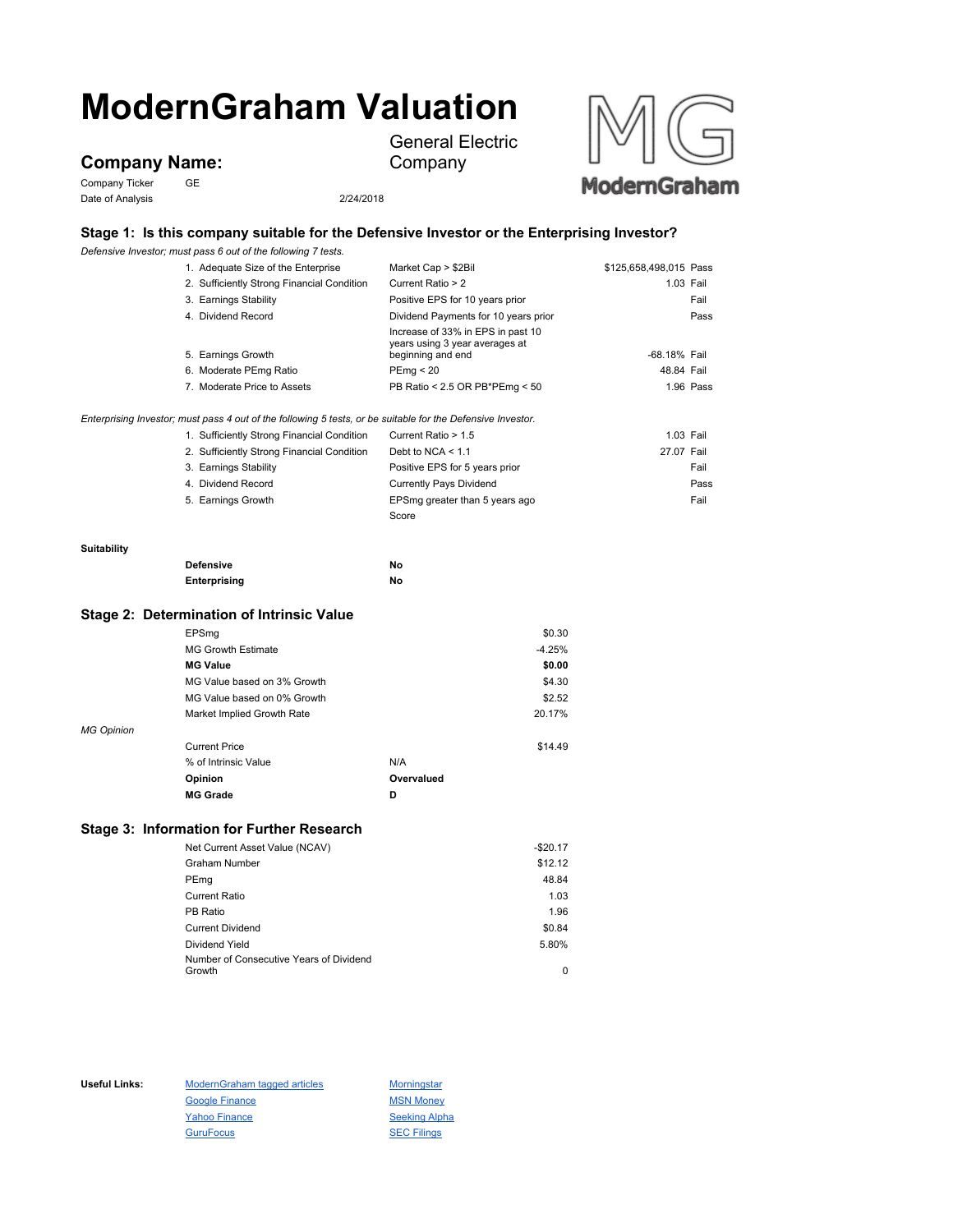| <b>EPS History</b> |          | <b>EPSmg History</b>                 |                   |
|--------------------|----------|--------------------------------------|-------------------|
| Next Fiscal Year   |          |                                      |                   |
| Estimate           |          | \$0.88 Next Fiscal Year Estimate     | \$0.30            |
| Dec2017            | $-$0.72$ | Dec2017                              | \$0.16            |
| Dec2016            | \$0.89   | Dec2016                              | \$0.69            |
| Dec2015            | $-$0.62$ | Dec2015                              | \$0.70            |
| Dec2014            | \$1.50   | Dec2014                              | \$1.33            |
| Dec2013            | \$1.27   | Dec2013                              | \$1.22            |
| Dec2012            | \$1.29   | Dec2012                              | \$1.22            |
| Dec2011            | \$1.23   | Dec2011                              | \$1.27            |
| Dec2010            | \$1.06   | Dec2010                              | \$1.39            |
| Dec2009            | \$1.01   | Dec2009                              | \$1.60            |
| Dec2008            | \$1.72   | Dec2008                              | \$1.87            |
| Dec2007            | \$2.17   | Dec2007                              | \$1.89            |
| Dec2006            | \$2.00   | Dec2006                              | \$1.71            |
| Dec2005            | \$1.57   | Dec2005                              | \$1.54            |
| Dec2004            | \$1.64   | Dec2004                              | \$1.50            |
| Dec2003            | \$1.51   | Dec2003                              | \$1.39            |
| Dec2002            | \$1.41   | Dec2002                              | \$1.29            |
| Dec2001            |          | \$1.37 Balance Sheet Information     | 12/1/2017         |
| Dec2000            |          | \$1.27 Total Current Assets          | \$138,600,000,000 |
| Dec1999            |          | \$1.07 Total Current Liabilities     | \$134,600,000,000 |
| Dec1998            |          | \$0.93 Long-Term Debt                | \$108,265,000,000 |
|                    |          | <b>Total Assets</b>                  | \$377,900,000,000 |
|                    |          | Intangible Assets                    | \$104,200,000,000 |
|                    |          | <b>Total Liabilities</b>             | \$313,600,000,000 |
|                    |          | Charge Outetanding (Diluted Average) | 8.676.000.000     |